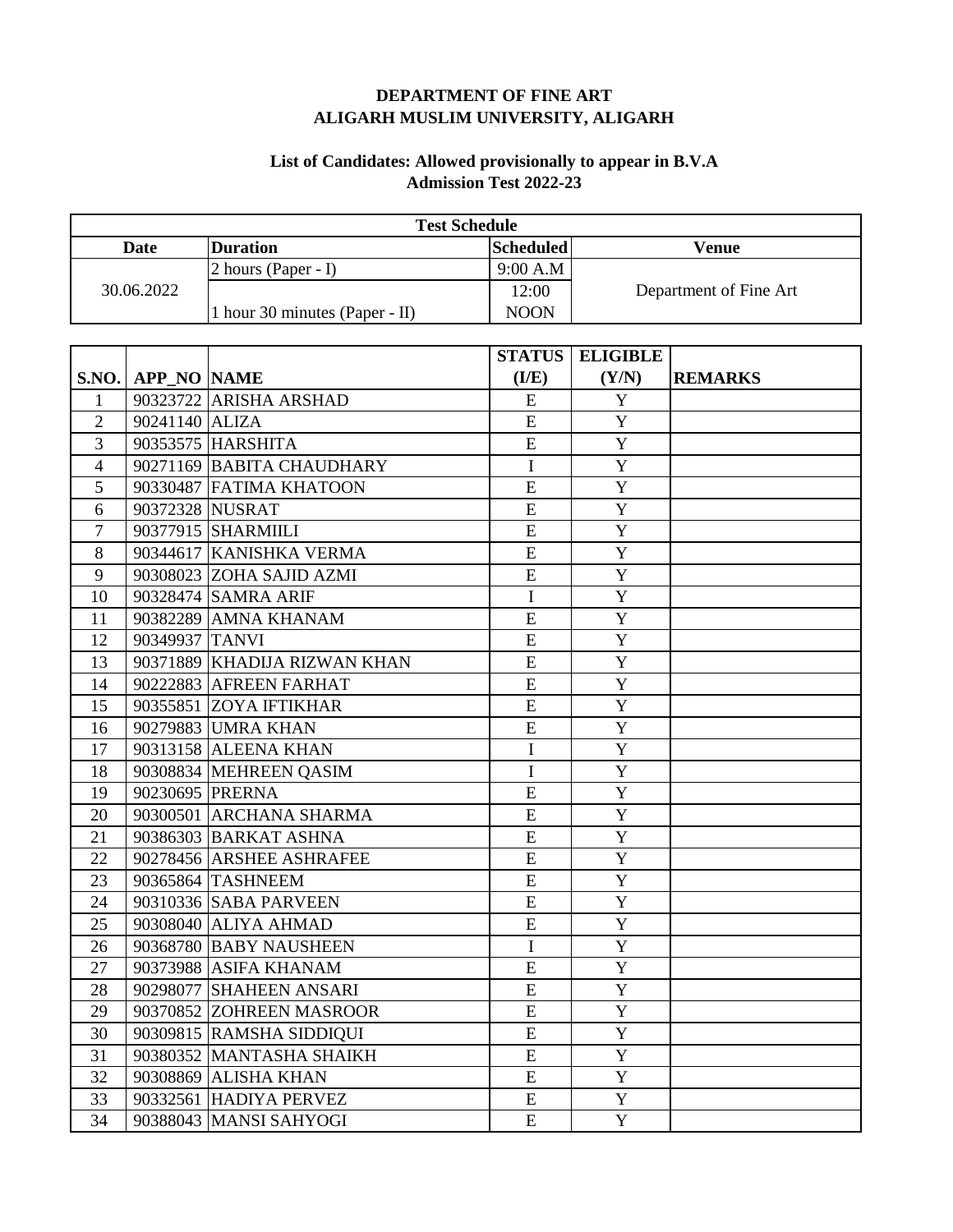| 35 |                 | 90264657 AQSA RAHMAN KHAN       | E           | Y              |  |
|----|-----------------|---------------------------------|-------------|----------------|--|
| 36 |                 | 90349300 TAMANIYA ZAINAB        | E           | $\mathbf Y$    |  |
| 37 |                 | 90381737 HABIBA RAFIQUE         | I           | $\mathbf Y$    |  |
| 38 | 90278078 NIDA   |                                 | $\mathbf I$ | $\mathbf Y$    |  |
| 39 |                 | 90356611 FALAK ZEHRA            | E           | Y              |  |
| 40 |                 | 90357064 SAMREEN                | E           | $\mathbf Y$    |  |
| 41 |                 | 90374116 SIMRA MOHAMMAD         | E           | $\overline{Y}$ |  |
| 42 |                 | 90224723 NAINA AGRAWAL          | E           | $\mathbf Y$    |  |
| 43 |                 | 90379806 YUSRA FATIMA           | $\mathbf I$ | $\mathbf Y$    |  |
| 44 |                 | 90316932 ANKITA RATHOR          | E           | $\mathbf Y$    |  |
| 45 |                 | 90237817 CHARU SHARMA           | E           | $\mathbf Y$    |  |
| 46 |                 | 90299565 TUBA MAIMOON           | E           | $\mathbf Y$    |  |
| 47 |                 | 90220245 NOOR JAHAN KARIM       | E           | $\mathbf Y$    |  |
| 48 | 90225404 SUHANA |                                 | E           | $\mathbf Y$    |  |
| 49 |                 | 90263200 ISHWA KHAN             | ${\bf E}$   | Y              |  |
| 50 |                 | 90262140 HARSHITA SHAKYA        | E           | $\mathbf Y$    |  |
| 51 |                 | 90220166 UMME KHASHIA           | E           | $\mathbf Y$    |  |
| 52 |                 | 90221611 ABEER HASAN RIZVI      | E           | Y              |  |
| 53 |                 | 90272981 AIMAN KASHAF           | E           | $\mathbf Y$    |  |
| 54 |                 | 90226183 NAVYA SHARMA           | E           | $\mathbf Y$    |  |
| 55 |                 | 90261662 MAHIRA SIDDIQUI        | ${\bf E}$   | $\mathbf Y$    |  |
| 56 |                 | 90226529 HARSHITA TUREHA        | ${\bf E}$   | $\mathbf Y$    |  |
| 57 |                 | 90227567 NIMISHA GUPTA          | I           | Y              |  |
| 58 |                 | 90373049 VANSHIKA RANI          | $\mathbf I$ | $\mathbf Y$    |  |
| 59 |                 | 90230875 ALISHA KHAN            | ${\bf E}$   | $\mathbf Y$    |  |
| 60 |                 | 90289454 ANAM AHMAD             | E           | $\mathbf Y$    |  |
| 61 |                 | 90274059 KM REKHA LODHI RAJPOOT | ${\bf E}$   | $\mathbf Y$    |  |
| 62 |                 | 90247705 ZEENAT KHAN            | ${\bf E}$   | $\mathbf Y$    |  |
| 63 |                 | 90231395 UPASANA SHARMA         | E           | Y              |  |
| 64 |                 | 90231747 SANJANA VERMA          | ${\bf E}$   | $\mathbf Y$    |  |
| 65 |                 | 90239057 RAVINA RANI            | ${\bf E}$   | $\mathbf Y$    |  |
| 66 |                 | 90233689 ILAH HAYAT             | E           | Y              |  |
| 67 | 90308661 ILMA   |                                 | E           | Y              |  |
| 68 |                 | 90234211 TANYA VARSHNEY         | ${\bf E}$   | $\mathbf{Y}$   |  |
| 69 |                 | 90244447 KRATI SINGH            | ${\bf E}$   | $\mathbf Y$    |  |
| 70 |                 | 90243113 NANDANI                | ${\bf E}$   | $\overline{Y}$ |  |
| 71 |                 | 90237572 SAFURA RESHAD          | $\mathbf I$ | Y              |  |
| 72 |                 | 90237804 MASIRA SABA            | E           | Y              |  |
| 73 |                 | 90238446 LAIBA AKHTAR           | $\mathbf I$ | $\overline{Y}$ |  |
| 74 |                 | 90269279 SANIA KHANAM           | ${\bf E}$   | Y              |  |
| 75 |                 | 90369973 MUSKAN BHARTI          | ${\bf E}$   | $\mathbf Y$    |  |
| 76 |                 | 90263227 SHREYA KUSHWAHA        | ${\bf E}$   | $\mathbf{Y}$   |  |
| 77 |                 | 90246507 NAZREEN HERA           | ${\bf E}$   | Y              |  |
| 78 |                 | 90275330 ASHI GOYAL             | ${\bf E}$   | $\overline{Y}$ |  |
| 79 |                 | 90262448 LAIBA FATIMA           | $\bf I$     | $\mathbf{Y}$   |  |
| 80 |                 | 90267716 SADIQUA RASHEED        | ${\bf E}$   | Y              |  |
| 81 |                 | 90253434 FAREEN UMAR            | I           | Y              |  |
| 82 | 90296708 IQRA   |                                 | ${\bf E}$   | $\mathbf Y$    |  |
|    |                 |                                 |             |                |  |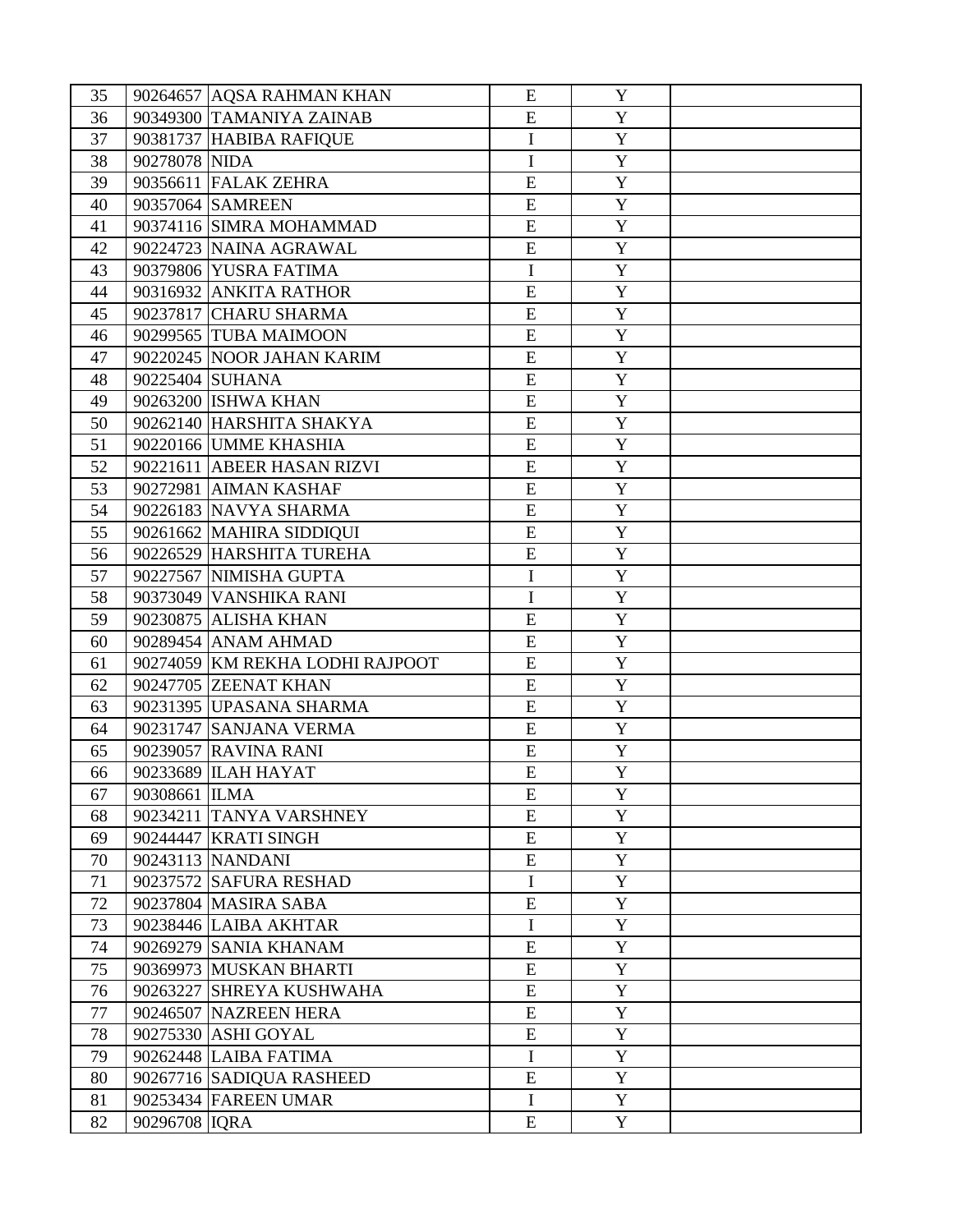| 83  |                  | 90313109 KANEEZ E MARZIA        | $\bf{I}$    | Y                   |  |
|-----|------------------|---------------------------------|-------------|---------------------|--|
| 84  |                  | 90356892 RABIYA KHATOON         | E           | Y                   |  |
| 85  | 90376207 ZIYA    |                                 | E           | Y                   |  |
| 86  | 90276049 AYESHA  |                                 | E           | $\mathbf Y$         |  |
| 87  |                  | 90301269 NISHA NISHA YADAV      | E           | Y                   |  |
| 88  |                  | 90262097 SHIVI BHARDWAJ         | E           | Y                   |  |
| 89  |                  | 90263593 MANTSHA                | E           | $\overline{Y}$      |  |
| 90  |                  | 90266570 SAMEERA FAZAL          | E           | Y                   |  |
| 91  |                  | 90266956 AAMRAH SHARIQ RAZZAQUE | E           | Y                   |  |
| 92  | 90287608 SHIVANI |                                 | E           | $\mathbf Y$         |  |
| 93  |                  | 90274254 FIZA PARVEZ            | I           | Y                   |  |
| 94  |                  | 90380367 MARYAM JAMAL           | E           | Y                   |  |
| 95  |                  | 90391398 SANA PARVEEN           | ${\bf E}$   | $\mathbf Y$         |  |
| 96  |                  | 90302032 ZIKRA BILAL            | E           | Y                   |  |
| 97  |                  | 90301837 JAHNVI KHATRI          | E           | $\mathbf Y$         |  |
| 98  |                  | 90282743 DRISHTI SHARMA         | ${\bf E}$   | Y                   |  |
| 99  |                  | 90301001 HANAN ABID             | E           | $\mathbf Y$         |  |
| 100 |                  | 90382076 DEEKSHA                | E           | $\mathbf Y$         |  |
| 101 |                  | 90308945 MEDHA VARSHNEY         | ${\bf E}$   | Y                   |  |
| 102 |                  | 90291294 SUMBUL SERAJ           | E           | $\mathbf Y$         |  |
| 103 |                  | 90315060 ARFIYA AKHTAR          | E           | $\mathbf Y$         |  |
| 104 |                  | 90377430 SHAHLA KHAN            | E           | Y                   |  |
| 105 |                  | 90297343 AASIYA ZOHRA           | E           | $\mathbf Y$         |  |
| 106 |                  | 90366618 RAMEESHA               | E           | $\mathbf Y$         |  |
| 107 |                  | 90300506 KASHISH CHAUDHARY      | E           | Y                   |  |
| 108 |                  | 90302272 ANAM SABA              | E           | $\mathbf Y$         |  |
| 109 |                  | 90371179 SIDRA KHAN             | $\mathbf I$ | $\mathbf Y$         |  |
|     |                  |                                 |             |                     |  |
| 110 |                  | 90371326 AFRAH KHAN             | I<br>E      | Y<br>$\mathbf Y$    |  |
| 111 |                  | 90373964 SUHANA HUSAIN          |             |                     |  |
| 112 |                  | 90392010 SIBGHA HASAN           | $\mathbf I$ | $\mathbf Y$         |  |
| 113 |                  | 90329671 DEVANGI                | E<br>E      | Y<br>$\overline{Y}$ |  |
| 114 | 90308274 AALIYA  |                                 |             |                     |  |
| 115 |                  | 90308648 RUBEENA SATTAR         | E           | Y                   |  |
| 116 |                  | 90309676 GULISTA                | ${\bf E}$   | Y                   |  |
| 117 |                  | 90368762 ANCHAL                 | ${\bf E}$   | $\mathbf Y$         |  |
| 118 |                  | 90311873 SADIA EHTESHAM         | $\mathbf I$ | Y                   |  |
| 119 |                  | 90318613 SAMINA TABASSUM        | ${\bf E}$   | $\mathbf Y$         |  |
| 120 |                  | 90354885 KULSOOM ASIM           | I           | Y                   |  |
| 121 |                  | 90342240 AREESHA SHAFIQ         | ${\bf E}$   | Y                   |  |
| 122 |                  | 90318885 HAFSA ALI              | ${\bf E}$   | $\mathbf Y$         |  |
| 123 |                  | 90327827 KASHISH FATMA          | ${\bf E}$   | Y                   |  |
| 124 |                  | 90320819 IRAM MALIK             | $\bf I$     | Y                   |  |
| 125 |                  | 90324341 LAIBA NOOR             | ${\bf E}$   | $\mathbf Y$         |  |
| 126 |                  | 90333519 HAMDA ADIL             | ${\bf E}$   | Y                   |  |
| 127 |                  | 90370949 NEHA KUSHWAHA          | ${\bf E}$   | Y                   |  |
| 128 |                  | 90330796 NASHRA ATHAR           | ${\bf E}$   | Y                   |  |
| 129 | 90344088 SANIYA  |                                 | ${\bf E}$   | Y                   |  |
| 130 |                  | 90340567 MEHWISH KHAN           | E           | Y                   |  |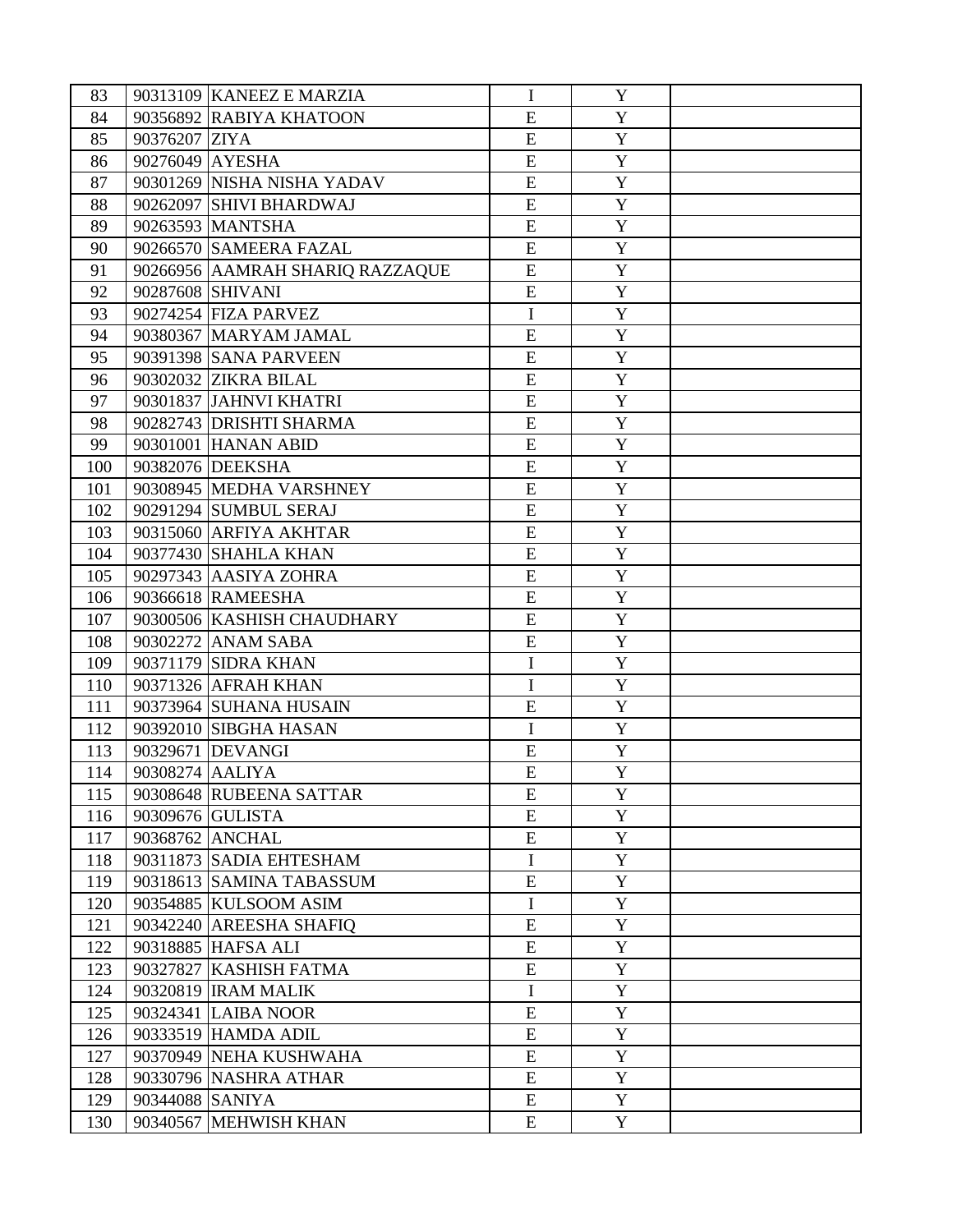| 131 |                 | 90342314 SAIMA ARSHI         | I              | Y            |                     |
|-----|-----------------|------------------------------|----------------|--------------|---------------------|
| 132 |                 | 90361069 ROQUIYA KHATOON     | E              | Y            |                     |
| 133 | 90355668 SARITA |                              | E              | Y            |                     |
| 134 |                 | 90385163 SHIKHA VERMA        | E              | Y            |                     |
| 135 |                 | 90360417 VANDANA YADAV       | E              | Y            |                     |
| 136 | 90364443 NIRMAL |                              | ${\bf E}$      | Y            |                     |
| 137 |                 | 90368348 SAIQA SHAMIM        | ${\bf E}$      | $\mathbf Y$  |                     |
| 138 |                 | 90369140 ANAM WAKEEL         | ${\bf E}$      | Y            |                     |
| 139 |                 | 90370806 ROHINI GUPTA        | ${\bf E}$      | $\mathbf Y$  |                     |
| 140 |                 | 90368079 SANSKRATI CHAUHAN   | E              | Y            |                     |
| 141 |                 | 90369122 ANAM ZEHRA          | E              | Y            |                     |
| 142 |                 | 90370348 ZOYA FATIMA         | ${\bf E}$      | $\mathbf Y$  |                     |
| 143 |                 | 90381066 YUGANSHI SHARMA     | ${\bf E}$      | Y            |                     |
| 144 |                 | 90393155 SHABISTA NAAZ       | ${\bf E}$      | $\mathbf Y$  |                     |
| 145 |                 | 90228490 RIZWAN AHMED        | E              | Y            |                     |
| 146 |                 | 90261101 ARSHAAN ALI KHAN    | E              | Y            |                     |
| 147 |                 | 90354395 HARSHIT PARASHAR    | $\overline{E}$ | Y            |                     |
| 148 |                 | 90300839 HARIS RAZA ASHRAF   | E              | $\mathbf Y$  |                     |
| 149 |                 | 90225154 MUSHFIQUE ALAM      | ${\bf E}$      | Y            |                     |
| 150 |                 | 90391613 FARAZ AHMAD         | E              | $\mathbf Y$  |                     |
| 151 |                 | 90370157 ANMOL PARASHAR      | E              | Y            |                     |
| 152 |                 | 90329832 RAZA HUSAIN         | ${\bf E}$      | Y            |                     |
| 153 |                 | 90248933 SAQIB KHAN          | E              | $\mathbf Y$  |                     |
| 154 |                 | 90228482 SYED SAAD ZAIDI     | E              | $\mathbf Y$  |                     |
|     |                 |                              | ${\bf E}$      | $\mathbf Y$  |                     |
| 155 |                 | 90300373 ASHISH KUMAR        |                |              |                     |
| 156 |                 | 90220503 ANAS HASAN KHAN     | E              | $\mathbf Y$  |                     |
| 157 |                 | 90329327 <b>IRFAN ANSARI</b> | E              | Y            |                     |
| 158 |                 | 90305922 MOIN ANSARI         | E              | Y            |                     |
| 159 | 90223257 AFFAN  |                              | E              | $\mathbf Y$  |                     |
| 160 |                 | 90223425 VISHESH ATTRI       | ${\bf E}$      | Y            |                     |
| 161 |                 | 90311915 MOHD ZAID KHAN      | E              | $\mathbf Y$  |                     |
| 162 |                 | 90312545 MD SHAHID           | E              | Y            |                     |
| 163 |                 | 90245765 MOHAMMAD MOOSA      | E              | Y            |                     |
| 164 |                 | 90247006 CHETAN KUMAR        | ${\bf E}$      | $\mathbf{Y}$ |                     |
| 165 |                 | 90258022 ALAUDDIN            | ${\bf E}$      | Y            |                     |
| 166 |                 | 90327103 MOHD MAAZ KHAN      | $\mathbf I$    | Y            |                     |
| 167 |                 | 90266082 AKBAR ALI ZAIDI     | ${\bf E}$      | Y            |                     |
| 168 |                 | 90277956 EMAAN ALAM RAZ      | E              | Y            |                     |
| 169 | 90332320 MAAZ   |                              | ${\bf E}$      | Y            |                     |
| 170 |                 | 90322819 ABDUL SAMAD HASHMI  | ${\bf E}$      | Y            |                     |
| 171 |                 | 90334270 RUWAIM HABEEB       | ${\bf E}$      | Y            |                     |
| 172 |                 | 90367105 TILAK RAJ           | ${\bf E}$      | $\mathbf{Y}$ |                     |
| 173 |                 | 90334438 ROHIT KUMAR         | ${\bf E}$      | Y            |                     |
| 174 |                 | 90332921 MOHD KAIF           | ${\bf E}$      | Y            |                     |
| 175 |                 | 90333773 GAURAV KUMAR        | ${\bf E}$      | ${\bf N}$    | Less than 50% marks |
| 176 |                 | 90338829 SIMSAM AHMAD        | $\mathbf I$    | Y            |                     |
| 177 |                 | 90343690 ADEEL AHMAD         | ${\bf E}$      | Y            |                     |
| 178 |                 | 90355880 AKBAR HAIDER        | E              | Y            |                     |
|     |                 |                              |                |              |                     |